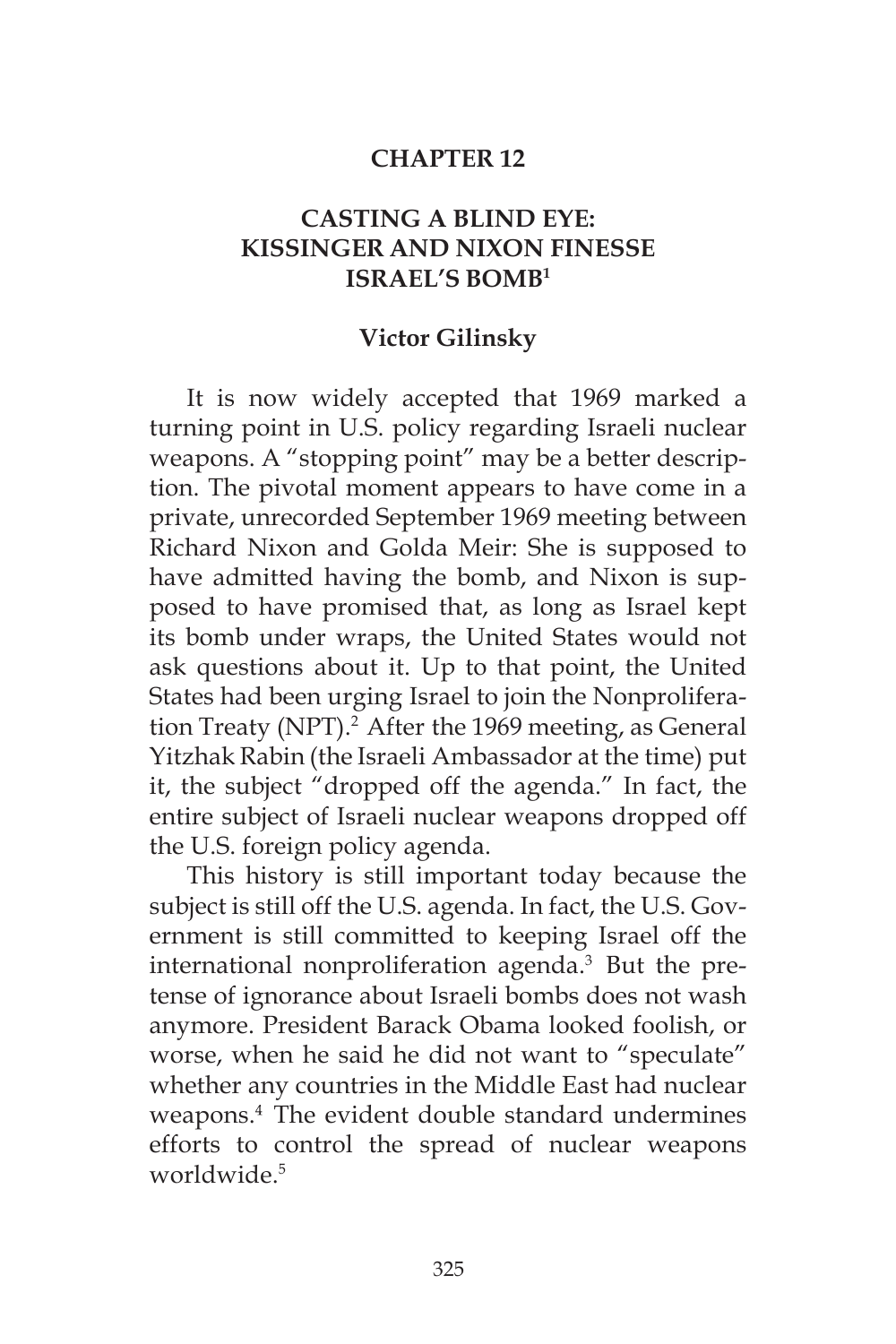It is useful, therefore, to try to understand the 1969 origins of the current approach toward Israeli nuclear weapons and to inquire about the continuing validity of U.S. promises at the time. We have more material to work with, since a few years ago the Nixon Library released many Nixon-era White House documents related to Israeli nuclear weapons, including recommendations to the President from his national security advisor, Henry Kissinger. The released documents some of them formerly Top Secret—provide a fascinating glimpse into the White House policy reviews before the critical meeting with Meir.

The story has now been told in some detail, most recently by Avner Cohen, who used the 1969 Nixon-Meir meeting as the point of departure for his critique of Israel's policy of "opacity," or total secrecy about its bomb.6 What strikes me about this, and other accounts of the 1969 U.S. policy shift, is that, however interesting they are, these accounts are focused mainly on the Israeli side of the interaction. From my own brief look at the documents, there is rather more to the story of interest from the U.S. point of view.

Let me sketch some points that strike me about: (1) the Kissinger-directed White House policy analyses and recommendations; (2) Nixon's own handling of the Israeli nuclear issue; and, (3) the current weight of Nixon's promises to Meir, including any promise to shield Israel from the NPT.

### **NIXON SUBMITS THE NON-NUCLEAR PROLIFERATION TREATY FOR APPROVAL**

It was President Nixon, by the way, who ratified U.S. membership in the NPT after President Lyndon Johnson had negotiated it and signed it. Nixon had no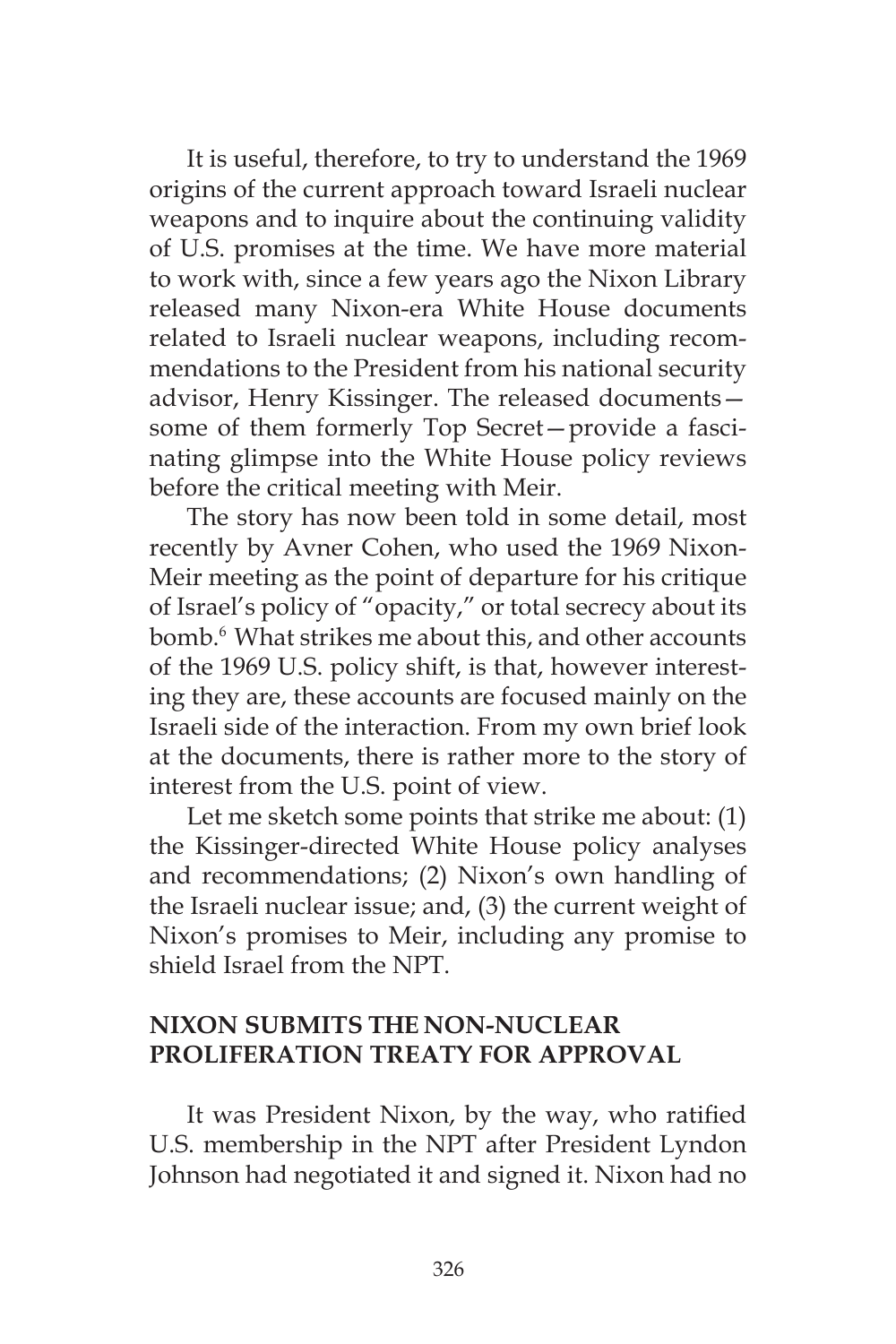particular attachment to the Treaty—it does not even rate a mention in his memoirs—and neither did Kissinger.7 Still, Nixon submitted the NPT to the Senate soon after he entered office and received its approval in March 1969. Apparently, Nixon was persuaded the United States did not thereby give up any freedom of action. In any case, he had no intention of pressing other countries to adhere to it.<sup>8</sup> However little Nixon thought of the NPT, other senior officials did take it seriously, and the ratified Treaty formed part of the backdrop to dealing with Israel's rapidly evolving nuclear weapons project. Since Israel was not one of the NPT-authorized five nuclear powers, the confrontation with Israel was to be the first test of the universality of the new Treaty.

### **DECISION ON** *PHANTOM II* **AIRCRAFT LEFT FROM THE JOHNSON ADMINISTRATION**

The immediate nuclear-related Israeli question Kissinger had to address actually had to do with conventional arms—whether to permit delivery of 50 F-4 *Phantom* aircraft that Israel had bought in the last days of the Johnson administration. The F-4 was the top fighter-bomber in the world, and the Israelis wanted it badly. The outgoing administration had written into the F-4 contract the possibility of delivery cancellation if it appeared Israel was getting nuclear weapons.

The Defense and State Departments had wanted, as a condition of the F-4 sale, an explicit Israeli pledge not to build nuclear weapons.<sup>9</sup> Israel offered instead its standard declaration that it would "not be the first country to introduce nuclear weapons into the Middle East."10 The U.S. interpretation of this was that not "to introduce" nuclear weapons meant not to obtain them.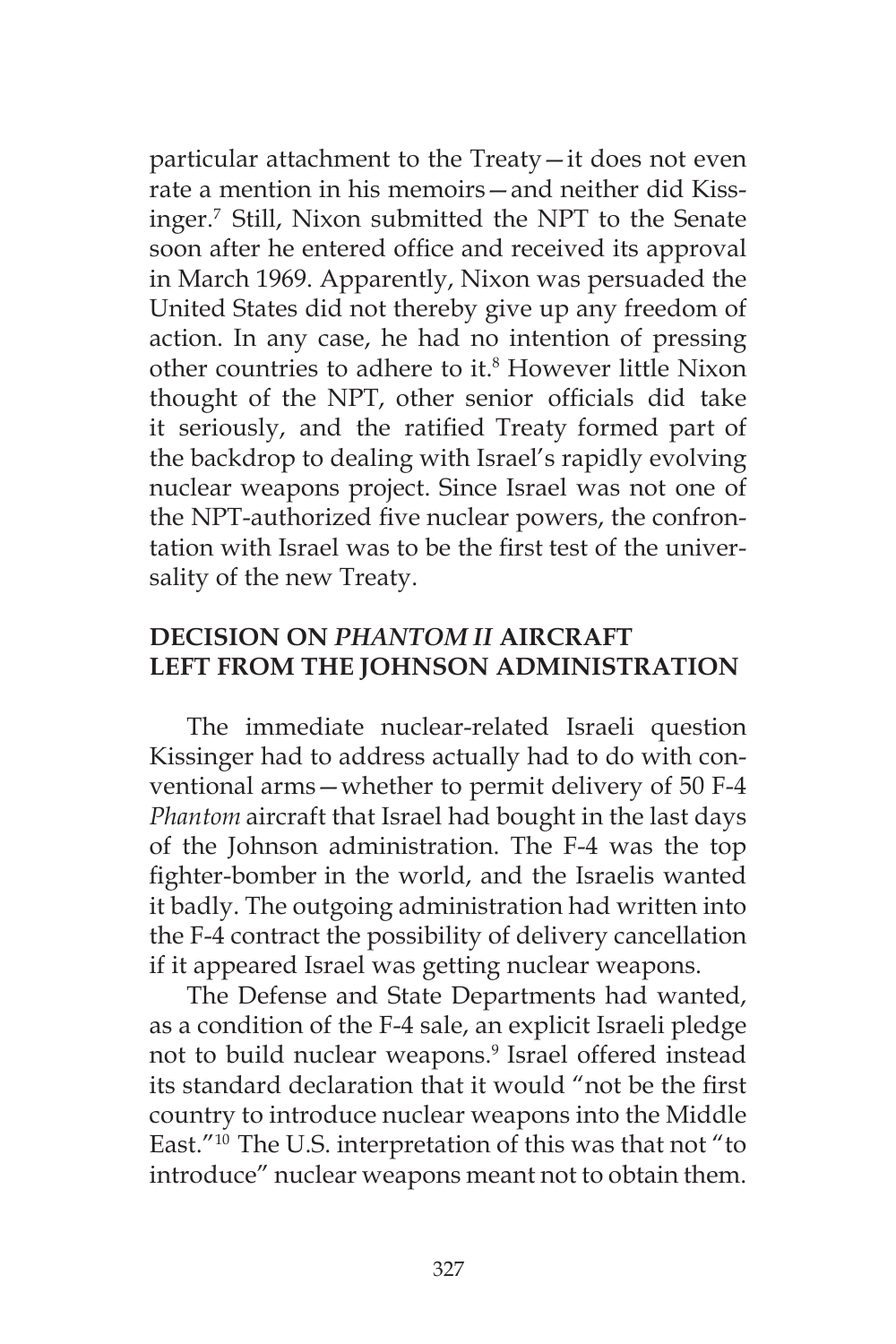But Rabin would not agree, nor would he provide an alternative definition. When Defense Assistant Secretary Paul Warnke, who was handling the plane sale, asked, "What do you mean by 'introduce'?" Rabin responded with, "What do you mean by 'nuclear weapon'?"11 The discussion went round and round until finally Rabin allowed—and this stuck as the Israeli interpretation—that an **unadvertised and untested** nuclear device would not be a nuclear weapon. This made explicit that Israel's declaration did not exclude physical possession of nuclear weapons.

Warnke would not yield on the F-4 sale, so Rabin found ways to get around the Department of Defense (DoD).12 Seventy senators signed a letter to the President supporting the sale. Arthur Goldberg and others spoke directly to President Johnson, who then ordered the DoD to approve the F-4 sale without conditions.<sup>13</sup> Despite this order, Defense Secretary Clark Clifford permitted Warnke to say in his approval letter to Rabin that the United States retained the option to withhold delivery if Israel was not complying with its pledge not to introduce nuclear weapons—as the United States understood it.<sup>14</sup> Since the planes were not yet built, the final decision on their delivery was left to the incoming Nixon administration.

#### **KISSINGER LAUNCHES POLICY REVIEW ON ISRAELI NUCLEAR WEAPONS**

To make the new administration's decision more difficult, intelligence indicated the Israeli nuclear weapons project was advancing rapidly and possibly had already succeeded in producing bombs. (U.S. experts had been visiting Dimona more or less annually since the early-1960s, supposedly to ensure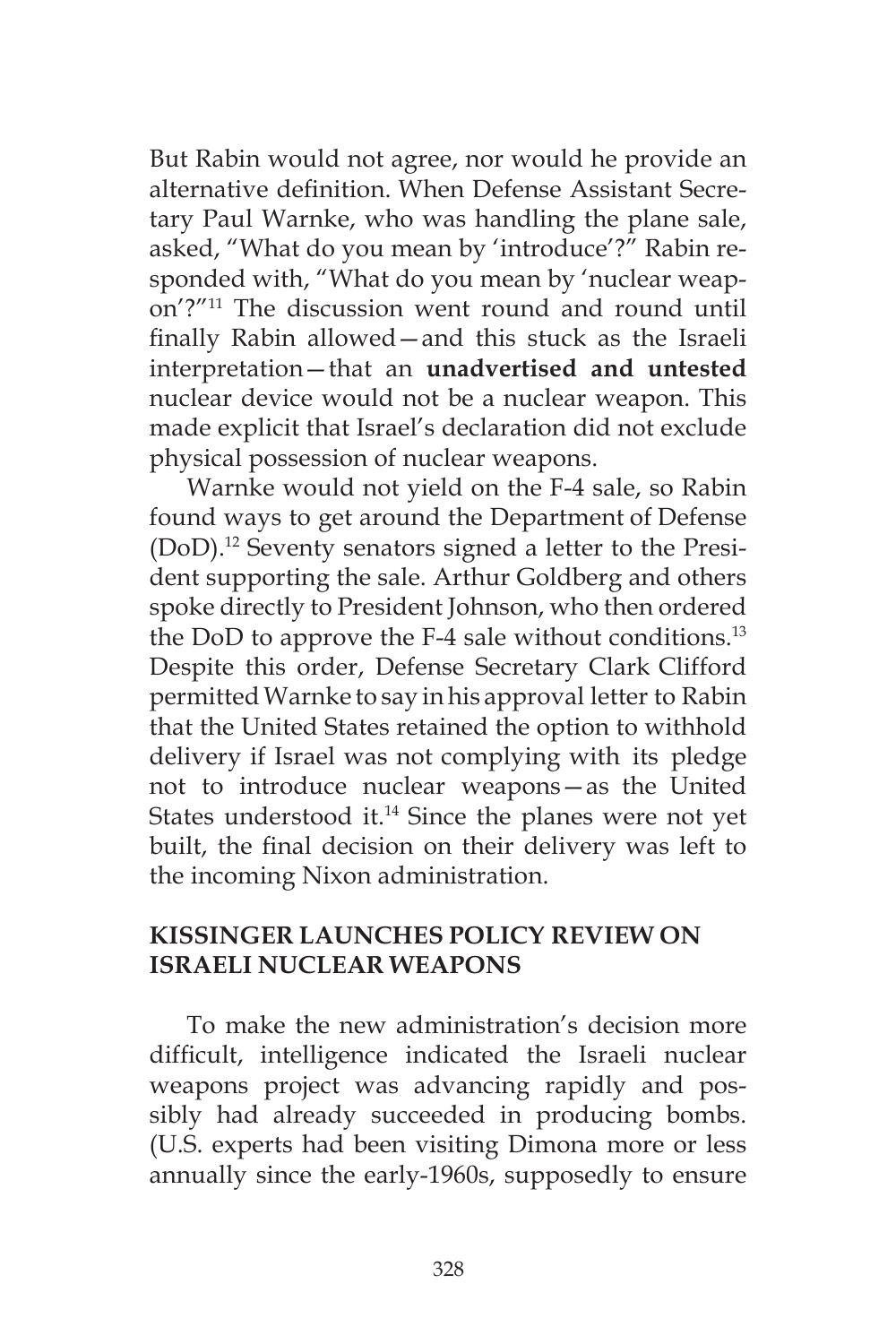the work there stayed "peaceful," but the Israelis had easily hoodwinked them.)<sup>15</sup> Israel was also producing Jericho missiles, which, because of their low accuracy, could only have been intended for carrying nuclear warheads. Additionally, as Kissinger later informed the President, there was "circumstantial evidence that some fissionable material available for Israel's weapons development was illegally obtained from the United States by about 1965."16

It was against this background that Kissinger ran a White House study (National Security Study Memorandum [NSSM] 40) in mid-1969, responding to the issue of Israeli nuclear weapons. The principal participants were the DoD, the Department of State, the Joint Chiefs of Staff, and the Central Intelligence Agency (CIA). They all agreed that Israeli acquisition of nuclear weapons raised the prospect of a more dangerous Middle East and undermined efforts to control proliferation worldwide. They also agreed that a major U.S. effort to stop the Israelis was justified. But they did not agree on what that meant.

In truth, it was too late to stop the manufacture of Israel's first bombs. Any possibility of keeping Israel from going any further depended entirely on the United States—on which Israel depended for advanced weapons—making this a firm condition of the weapons supply. But as the Johnson administration history showed, this condition would not be easy to make stick in the U.S. domestic political environment.

The DoD and the Joint Chiefs, as they did under the previous administration, advocated withholding delivery of the F-4 *Phantom* jets to gain an Israeli commitment not to build nuclear weapons or nuclear missiles, or at least not to deploy them. The State Department, on the other hand, wanted to avoid a con-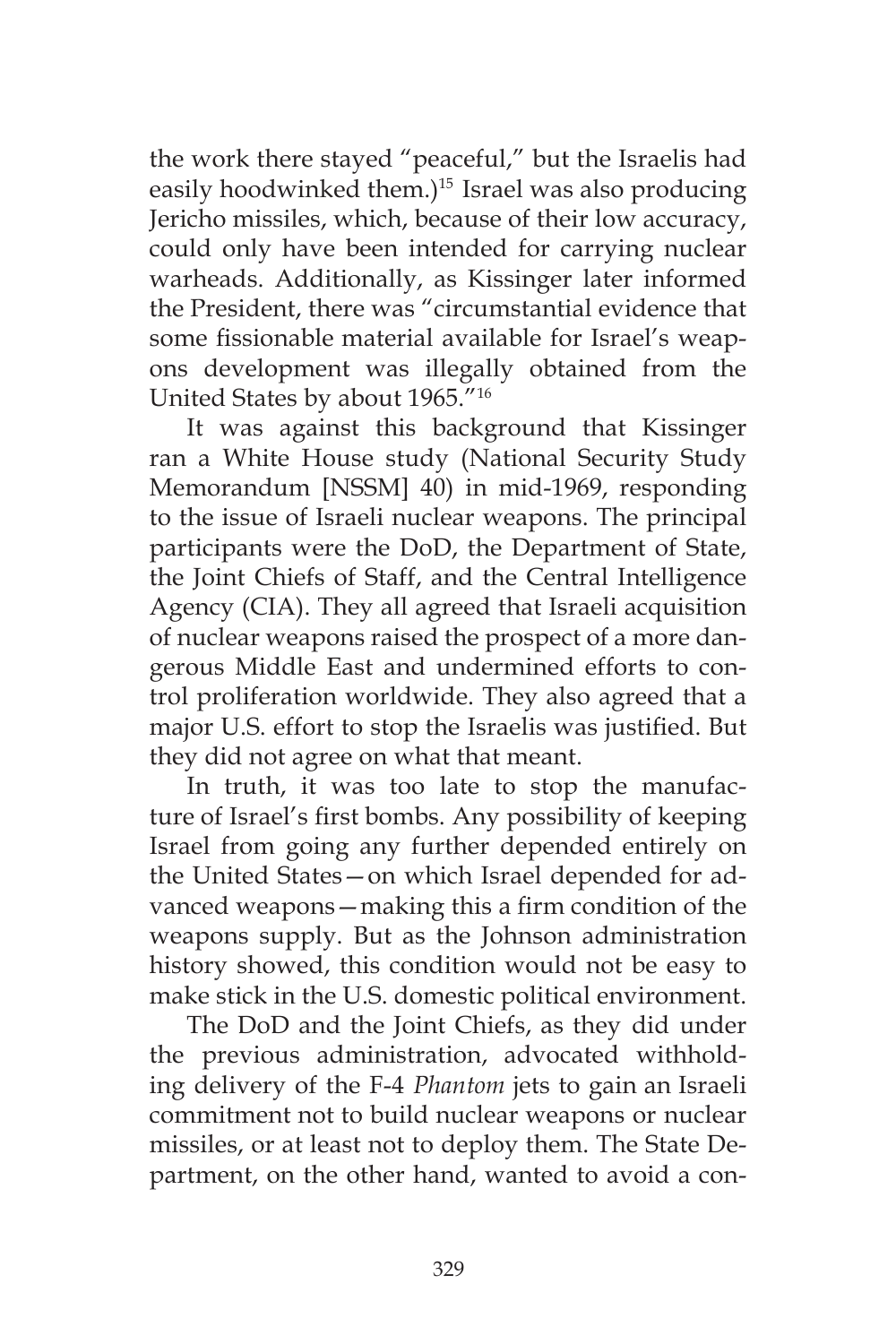frontation with Israel, in part to preserve political capital for Arab-Israeli peace negotiations. It advocated keeping weapon sales and nuclear issues on separate tracks and proposed a series of well-meaning but ineffectual steps to deal with the nuclear issue.<sup>17</sup> The State Department rationalized that there was still time for negotiations over the issue, that the Israelis had still not completed nuclear weapons, and that, in fact, they really only wanted a nuclear option and might stop on their own. If the Israelis did not stop, the State Department advised, we should at least "make a record for ourselves" of having tried to stop them.

In the hope of facilitating Israeli adherence to the NPT, the State Department offered the view that reasonable interpretation of the NPT's Article III would draw the difference between **maintaining** and **exercising** the option to manufacture nuclear explosives. In other words, State was saying that so long as a country had not taken the last step in nuclear weapon manufacture, it could be judged to be in conformance with the Treaty.

In his recommendation to the President on possible Israeli adherence to the NPT, Kissinger went even further in watering down the meaning of the Treaty. He wrote:

The entire group agreed that, at a minimum, we want Israel to sign the NPT. This is not because signing will make any difference in Israel's actual nuclear program because Israel could produce warheads clandestinely. Israel's signature would, however, give us . . . a way of opening the discussion. It would also publicly commit Israel not to acquire nuclear weapons.

Kissinger apparently believed that the Israelis might actually sign the NPT—a course they pretend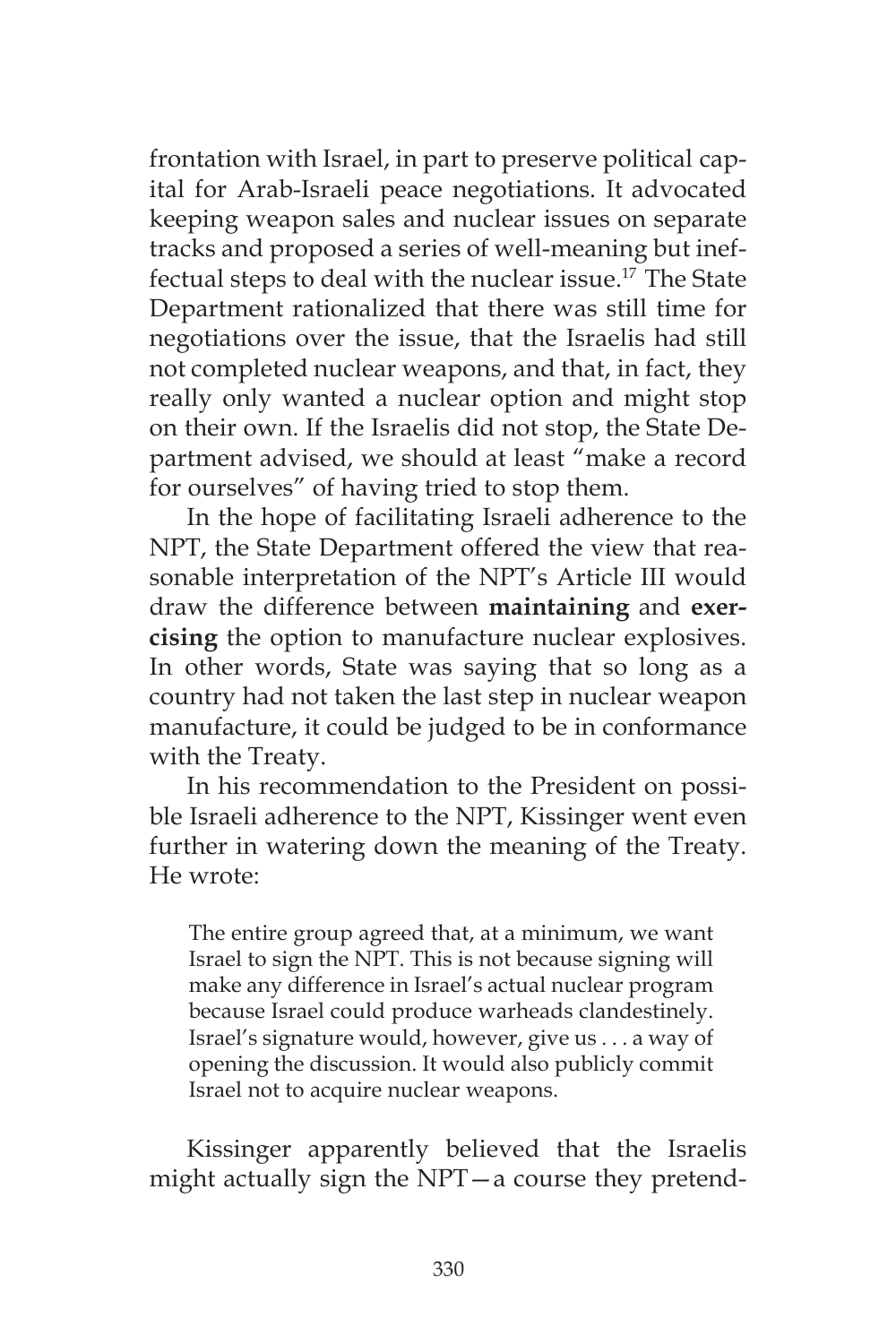ed to be evaluating—with the thought of still keeping clandestine bombs. And he was willing to go along with that arrangement.

In the end, the touchstone of U.S. seriousness about stopping Israel's nuclear weapons program was still a willingness to tie delivery of the F-4 *Phantoms* to the nuclear issue. This Kissinger did not propose to do—it seems, on the basis of Nixon's guidance—although he kept the door open to doing so at a later stage. He concluded that holding the planes back would unleash a fierce political response against the administration from Israel's domestic supporters, and that this was too high a price for the administration to pay to uphold the principle of nonproliferation.<sup>18</sup> Without the leverage of the fighter aircraft deal, however, there was no chance of gaining Israeli agreement on the nuclear issue. The only option left was to see what could be salvaged in terms of appearances.

In writing to the President about what the United States really wanted, Kissinger subtly shifted the ground away from trying to stop the Israelis from accepting their nuclear weapons but trying to: (1) avoid the appearance of U.S. complicity in Israel becoming a nuclear power; and, (2) keep Israel's bomb from leading to Arab pressure on the Soviets to match it.19 "While we might ideally like to halt Israeli possession," Kissinger wrote, "what we really want at a minimum may be just to keep Israeli possession from becoming an established international fact." In other words, if no one knew that Israel had bombs, that was almost as good as if the bombs did not exist—and it was a lot cheaper in political capital.

To make this work, both the United States and the Soviet Union had to pretend total ignorance of the situation. In the case of the U.S. Government, with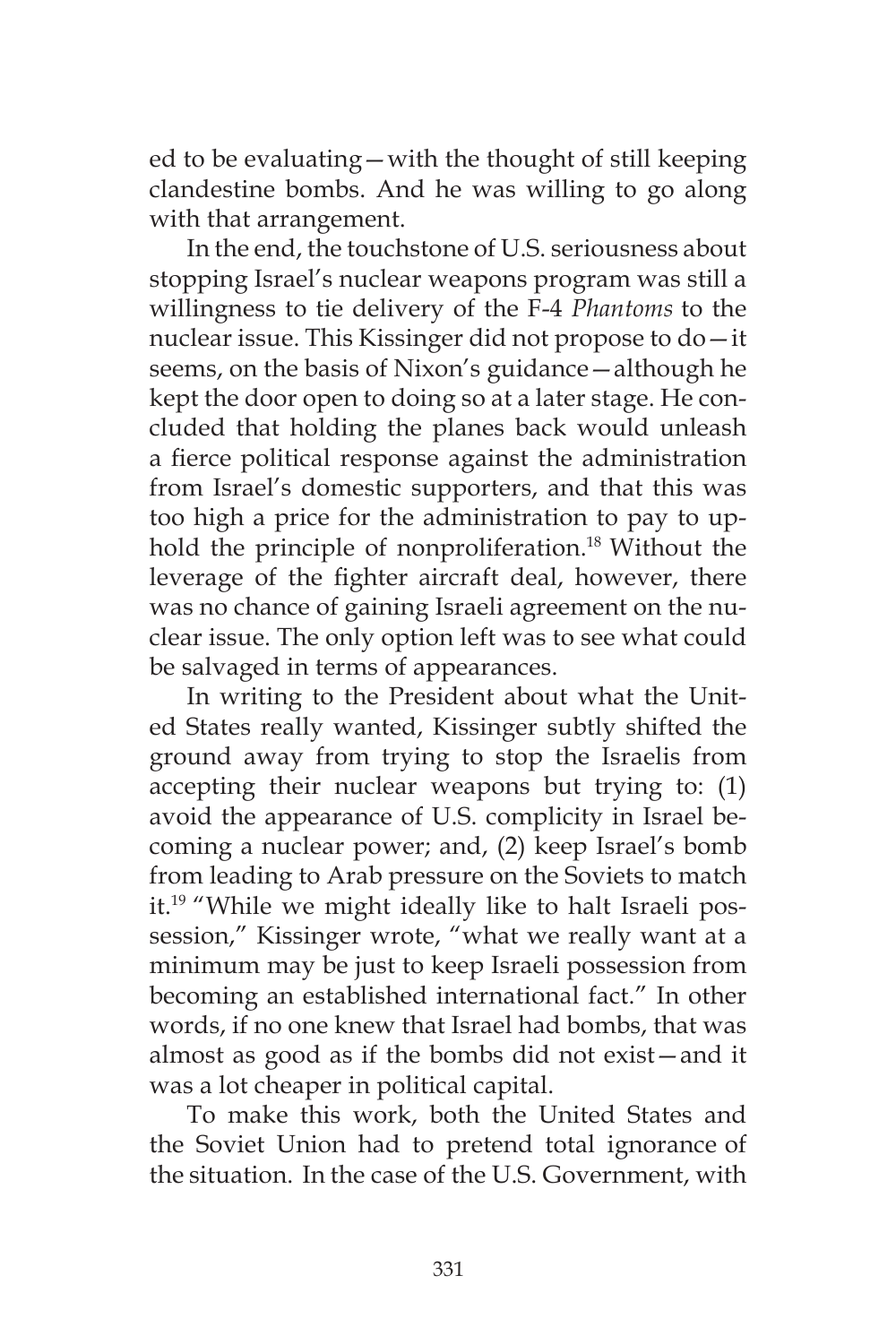its difficulty in keeping secrets, it would be best if the government really was ignorant of the truth and so should stop asking questions. The Israelis had to go along with this by keeping their bomb under wraps, but of course, they were going to do so anyway. In short, after all the high-level White House analyses of what to do about Israeli nuclear weapons, the recommended option was for the U.S. Government to stick its head in the sand.

Kissinger and the top U.S. diplomats still pursued Israeli adherence to the NPT, just as had their predecessors in the Johnson administration, and continued fencing with Rabin over the meaning of "introduce" in the Israeli nuclear mantra—again, without resolution. The fact was that, by August 1969, the first of the F-4s were already getting delivered to the Israelis. They did not have to give in on anything.

## **NIXON DECIDES**

Since we have Kissinger's memoranda and his formal recommendations, it is tempting to see in them the intellectual lineage of the President's decision. There is, however, a tendency to exaggerate the importance of the written bureaucratic record—and the work of advisors altogether. High-level decisions often move on other tracks. In the end, it appears that Nixon did in his private meeting with Meir on the nuclear issue the meeting on that day covered other important topics—what he would have done anyway, quite apart from any advice he got. He gave the Israelis a pass on their nuclear weapons program primarily because he wanted them on his side in what he saw as his worldwide struggle with the Soviets. He did not care about the NPT and ignored Kissinger's (seemingly genuine)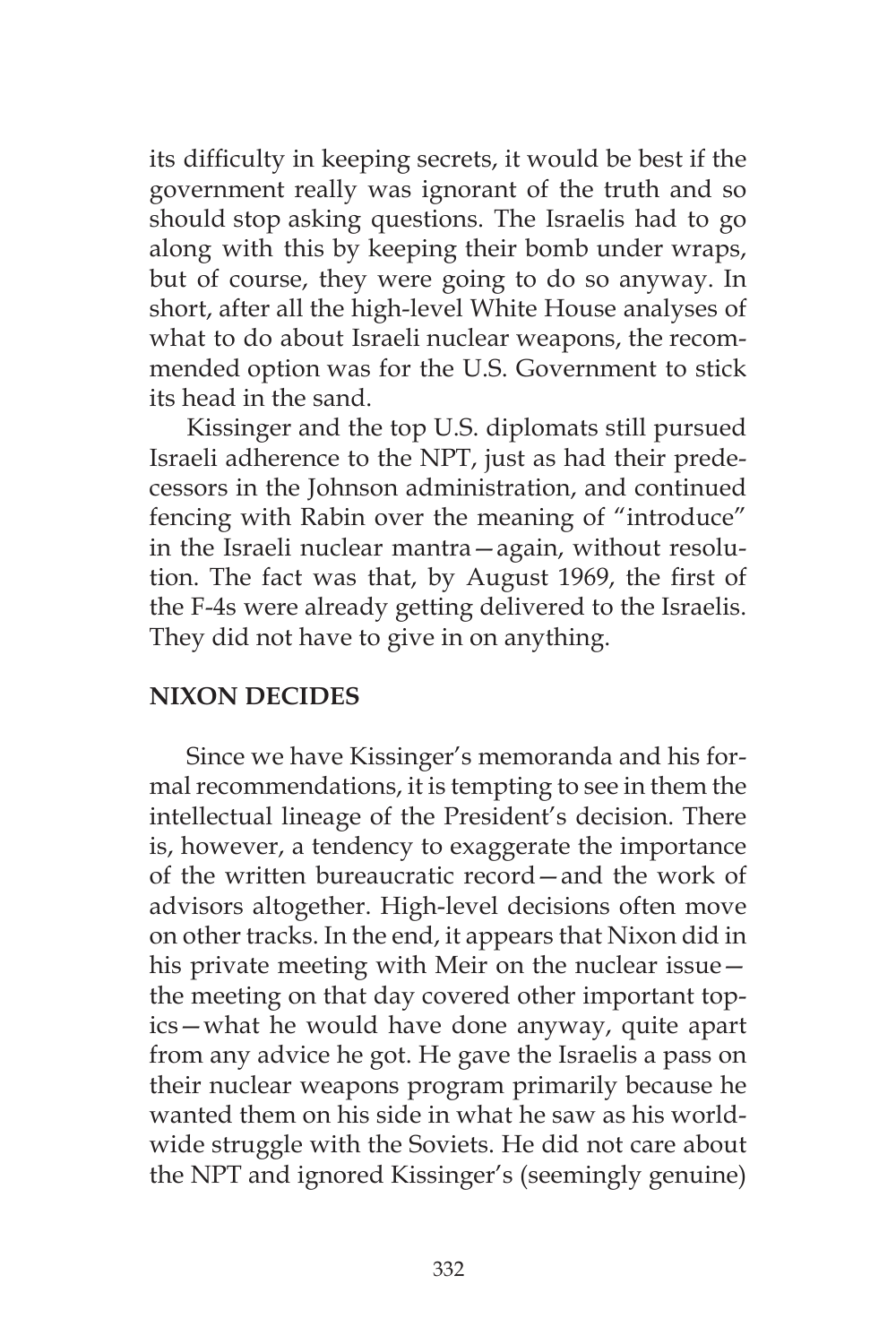recommendation to pursue an Israeli signature.<sup>20</sup> Nixon seems to have decided the United States would not pursue the question of Israeli nuclear weapons, would not press Israel to join the NPT, and would end the by-then farcical U.S. "visits" to Dimona.<sup>21</sup>

It would also have been natural for Nixon to want to keep the entire arrangement secret, for one thing, to avoid charges of complicity in Israel's nuclear program. Similarly, Meir agreed to keep, or acquiesced in keeping, the existence of her weapons secret, which she had every incentive to do, anyhow.<sup>22</sup>

Nixon had already set his course in favor of providing Israel with advanced weapons during the 1968 presidential campaign. He said:

The United States has a firm and unwavering commitment to the national existence of Israel . . . as long as the threat of Arab attack remains direct and imminent ... the balance must be tipped in Israel's favor.<sup>23</sup>

In speaking to a Jewish group, Nixon explicitly promised that, if elected, he would send the 50 *Phantoms*, and he told Rabin the same in a private meeting.<sup>24</sup>

A March 1970 memorandum written by the President to Kissinger provides further insight into Nixon's thinking underlying the 1969 Nixon-Meir deal.<sup>25</sup> Nixon wrote the memorandum after his decision in early-March 1970 to delay delivery of a later batch of F-4 *Phantoms* provoked a storm of protest from Israel's U.S. supporters.<sup>26</sup> He had held up the planes because, with an eye on possible Soviet reaction, he did not want to tip the military balance in the Middle East too far in favor of Israel. His willingness to hold up delivery of the F-4s is interesting in itself. This is the same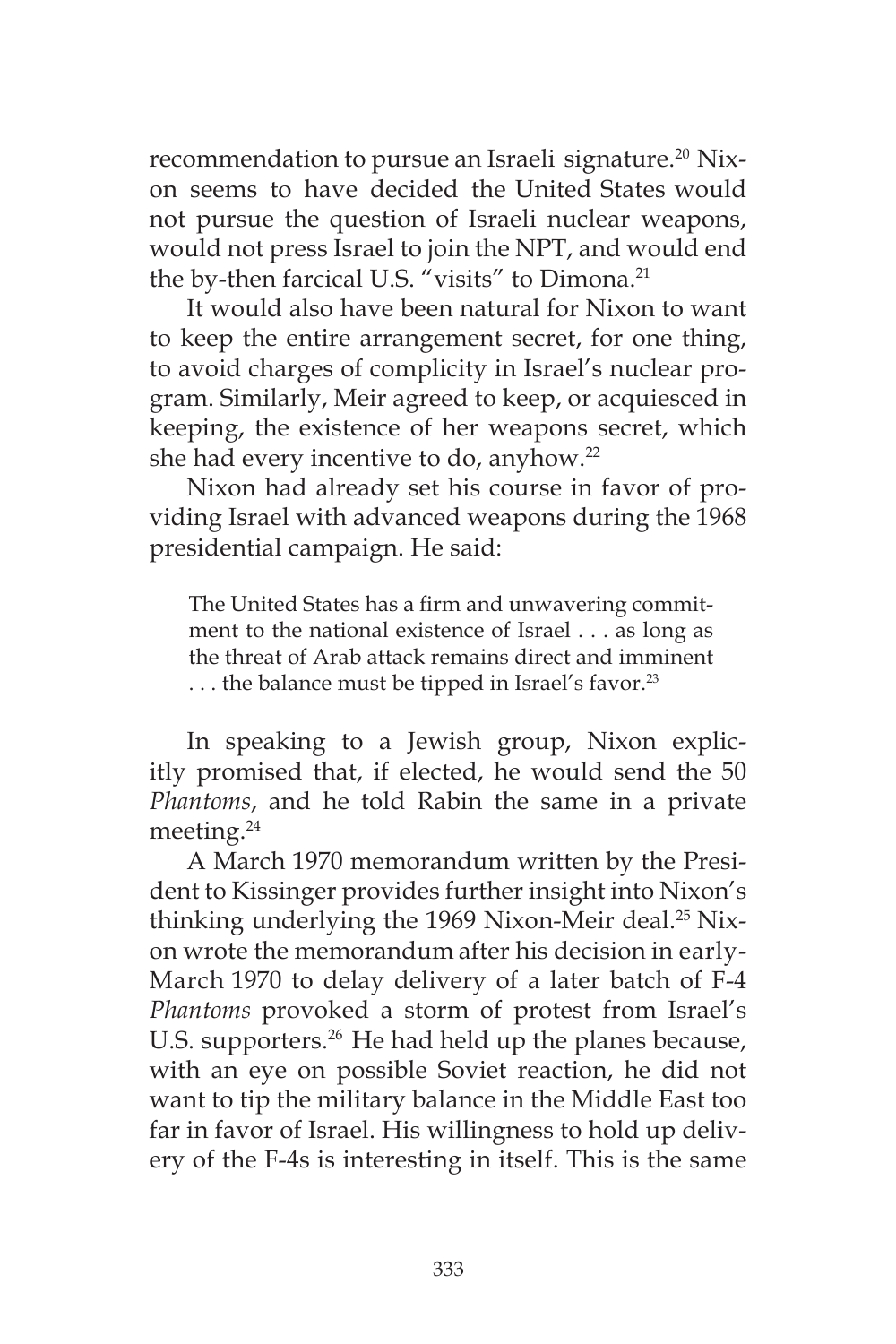act that Kissinger earlier judged as too risky politically for reasons related to nuclear proliferation or the NPT. But Nixon was prepared to make it for reasons he thought were important.<sup>27</sup>

In the March 1970 memorandum, Nixon told Kissinger that, in further talks with Meir and Rabin, Kissinger needed to "lay it on the line." Nixon said the key to his own pro-Israel stance was opposition to Soviet expansion. He was counting on Israel to stand with the United States. The Israelis had to understand that their "only reliable friends are the hawks in this country," not the liberals. RN (as Nixon referred to himself) "does not want to see Israel go down the drain and makes an absolute commitment that he will see to it that Israel always has 'an edge'." Nixon pointed out that he did not get many Jewish votes in New York, Pennsylvania, California, or Illinois—the implication of which was pretty clear.<sup>28</sup> At the same time, he said, his "silent majority" voters would expect Israel to oppose Soviet expansion everywhere. He also stated they:

will not stand for a double standard . . . it is a question of all or none. This is cold turkey, and it is time that our friends in Israel understood this. . . . **Unless they understand it and act as if they understood it beginning now they are down the tubes**. 29

Nixon was irked that U.S. Jews were hawks when it came to Israel but doves on Vietnam, and he obviously wanted the Israelis to help straighten out his domestic political opponents. But what mattered to Nixon most was that Israel stand fast with him against Soviet expansion. That is primarily what the 1969 Nixon-Meir deal concerned.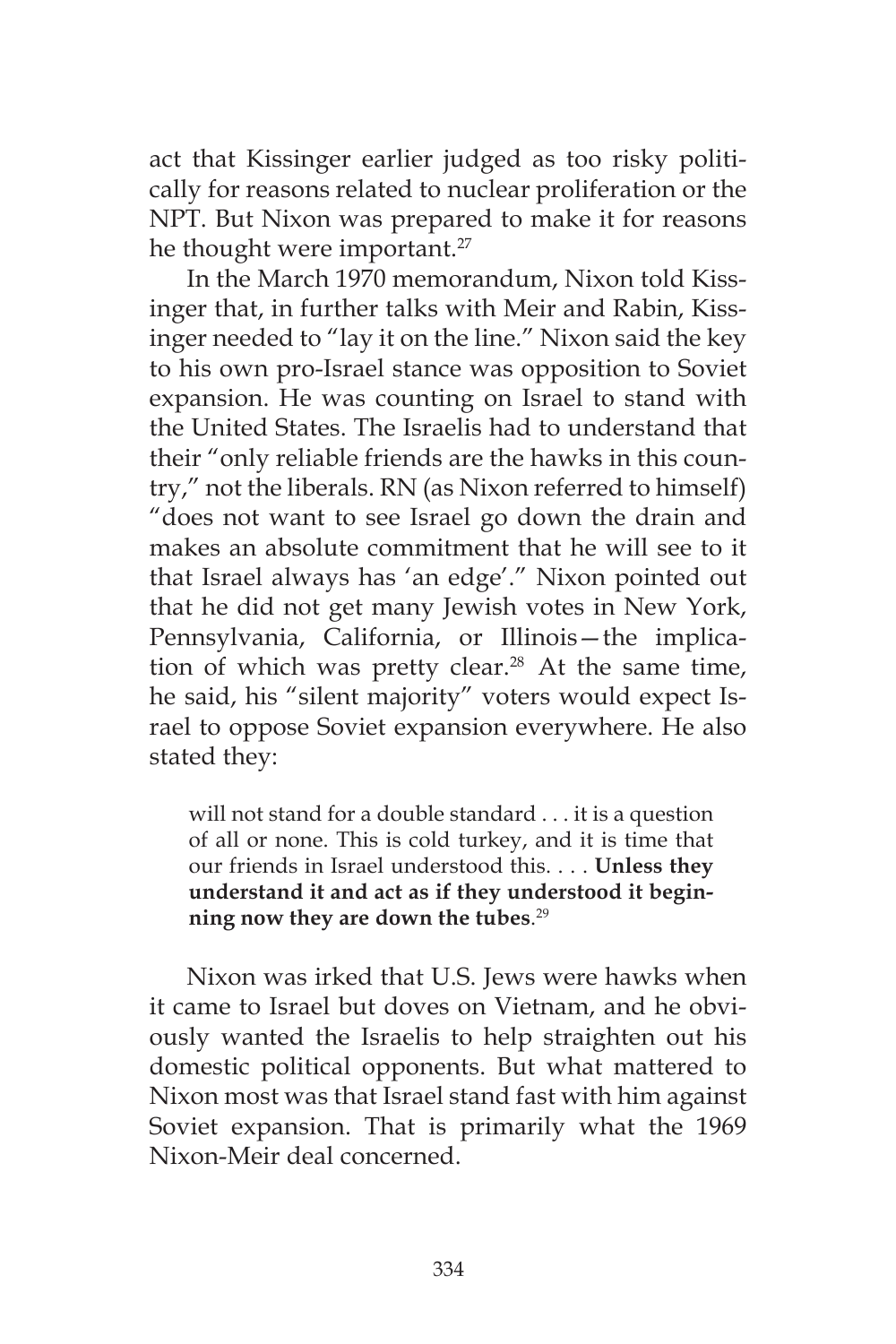# **WHAT U.S. OBLIGATIONS REMAIN FROM THE DEAL?**

That 1969 deal still casts a shadow over U.S.-Israeli relations. There are reports that in 2009, President Obama provided Prime Minister Netanyahu with a letter that was said to "reaffirm" the 1969 agreement in writing.30 In light of this, it is worthwhile to reconsider the assumptions of the original 1969 deal and to ask to what extent they are still valid today. $31$ 

In their dealings with both the Johnson and Nixon administrations, the Israelis accepted that not being "the first to introduce nuclear weapons into the Middle East" meant keeping their weapon's existence secret and not performing nuclear tests. By Kissinger's account, Nixon emphasized these conditions to Meir as the "primary concern."32 Despite this, the Israelis conducted a nuclear test in 1979 in the oceans below South Africa.<sup>33</sup> More importantly, everyone now knows about the existence of Israel's nuclear weapons. There is no longer even any ambiguity.

There were a number of reasons the United States worried in the past about public knowledge of Israel's nuclear weapons: One was that the Soviets might then have had to help the Arab countries in some way that increased the risk of a U.S. confrontation with the Soviets. But now the Soviets are gone. Another reason was the fear that public knowledge of the Israeli nuclear weapons program would undermine the NPT, especially in the Middle East, by forcing Arab governments to respond with nuclear programs of their own. Now everyone outside Israel already knows and talks freely about Israeli nuclear weapons. Still another reason was the concern that knowledge about the Israeli weapons might expose the United States to charges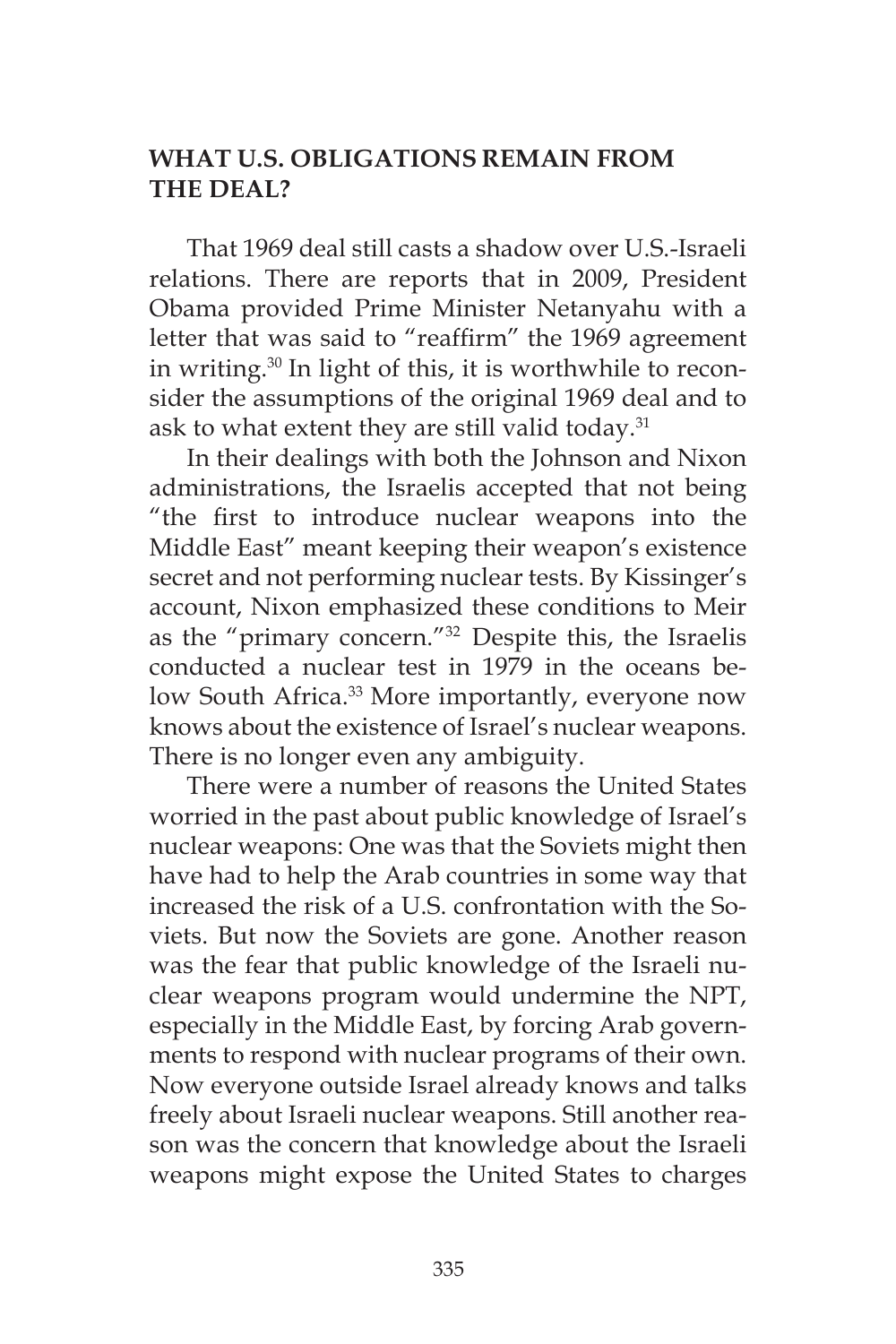of complicity in the Israeli nuclear program. But it is precisely the current policy of pretended ignorance about Israel's weapons that makes the United States look foolish, hypocritical, and complicit to boot.

In the end, it is up to the Israelis to decide how they want to deal with **their** half of the 1969 deal—whether to stick with "opacity." But it is up to the United States to decide how to deal with **our** half—whether to continue the U.S. Government's taboo on discussing Israel's nuclear weapons. Whatever reasons there may be to continue to do so, they do not include obligations flowing from the 1969 Nixon-Meir deal.

#### **ENDNOTES - CHAPTER 12**

1. This chapter was previously published in Henry Sokolski, ed., *The Next Arms Race*, Carlisle, PA: Strategic Studies Institute, U.S. Army War College, 2012.

2. As early as 1960, President Dwight Eisenhower met with his top Cabinet officials and military leaders to discuss the problems raised by information that the Israelis, in Secretary of State Christian Herter's words, were "operating a plutonium production plant." Defense Secretary Thomas Gates said, "Our information is that the plant is not for peaceful uses." The President made clear that the issue went beyond the Middle East. He said, "We are now faced with the question of what to do as further countries become atomic producers." He told the group the United States needed to tell the Israelis that we wanted the IAEA to inspect the plant "as a matter of course." See General A. J. Goodpastor, Memorandum regarding a December 9, 1960, conference with the President, January 12, 1961.

3. Consider, for example, the Obama administration's hostile reaction to the proposal, coming out of the 2010 NPT Review Conference, for a 2012 meeting to discuss a nuclear-free Middle East, a goal the United States claims to support. Although the U.S. delegation had voted for the entire document—presumably to avoid an embarrassing conference failure—the Obama White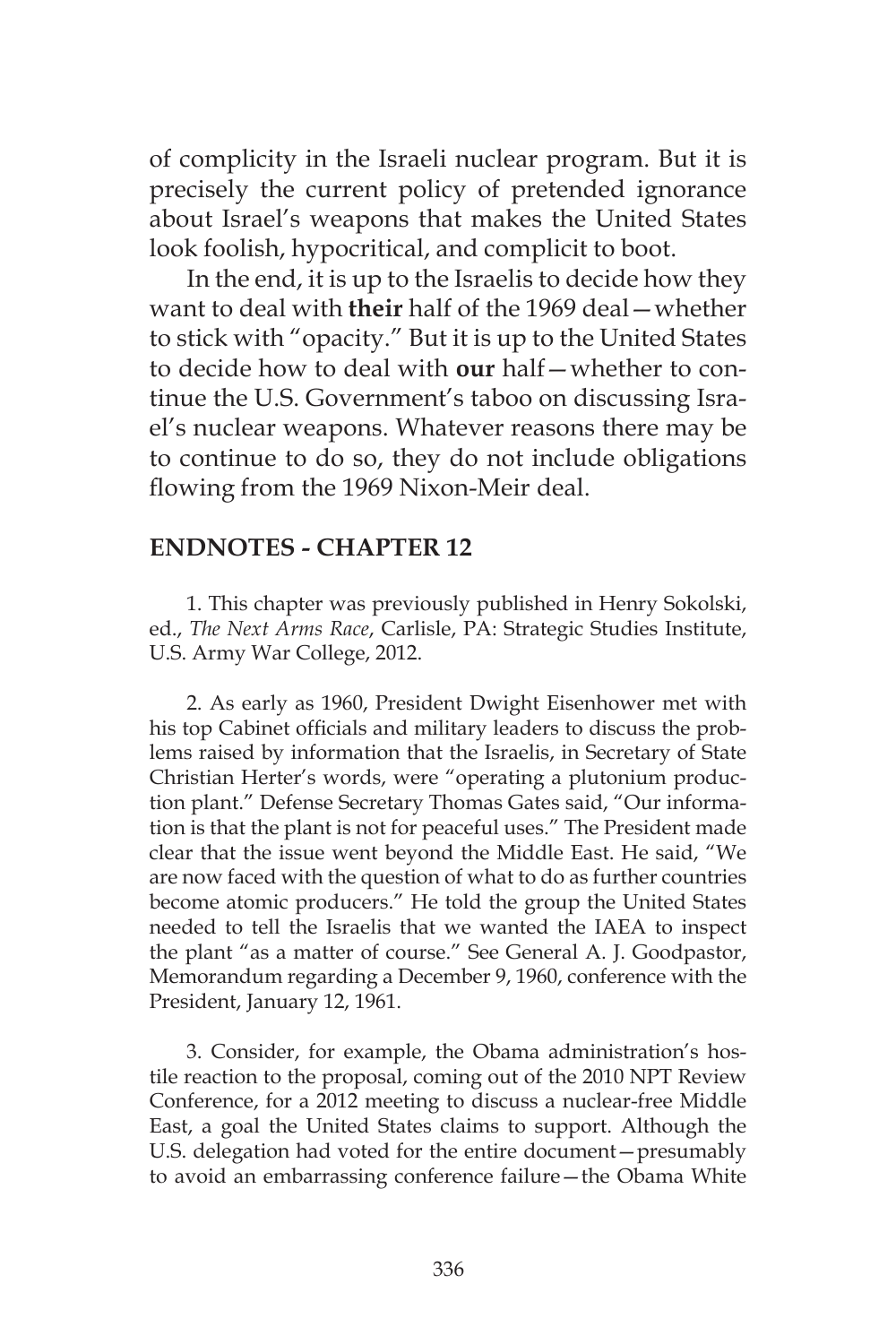House immediately thereafter attacked the language of the meeting proposal.

4. Helen Thomas, at the President's first televised news conference, February 9, 2009.

5. Israel was not the only country whose nuclear weapons program was eased by ad hoc considerations that overwhelmed U.S. support for the NPT. This also happened in U.S. interactions with India and Pakistan over their nuclear programs, and, at one point, even with North Korea. In fact, U.S. policy toward India's nuclear program is surely a close second to that toward Israel's nuclear program in its glaring inconsistencies with stated nonproliferation policy. Israel was, however, the first country to face down U.S. nonproliferation policy—immediately after the signing of the Treaty—which created a precedent for U.S. acquiescence in NPT holdouts that was later exploited by other countries.

6. Avner Cohen, *The Worst Kept Secret: Israel's Bargain with the Bomb*, New York: Columbia University Press, 2010. See also the article by William Burr and Avner Cohen in the May 2006 issue of *Bulletin of the Atomic Scientists*: "As long as Israel kept the bomb in the basement—which meant keeping the program under full secrecy, making no test, declaration, or any other visible act of displaying capability or otherwise transforming its status—the United States could live with Israel's 'non-introduction' pledge. . . ."

7. Nixon's memoirs contain no index entry for the NPT and apparently no reference to the Treaty in the book. See Richard Nixon, *RN: The Memoirs of Richard Nixon*, New York, Grosset & Dunlop, 1978. Kissinger's memoirs make two glancing references, one to the 1968 signing by Johnson, and the second to German concerns about discriminatory treatment under the Treaty. See Henry Kissinger, *White House Years*, Boston, MA: Little, Brown and Co., 1979.

8. After deciding to back the Treaty, Nixon instructed U.S. diplomats not to push it too hard, and especially not to lean on the Germans. See also Robert Dallek, *Nixon and Kissinger: Partners in Power*, New York: HarperCollins 2007, p. 136: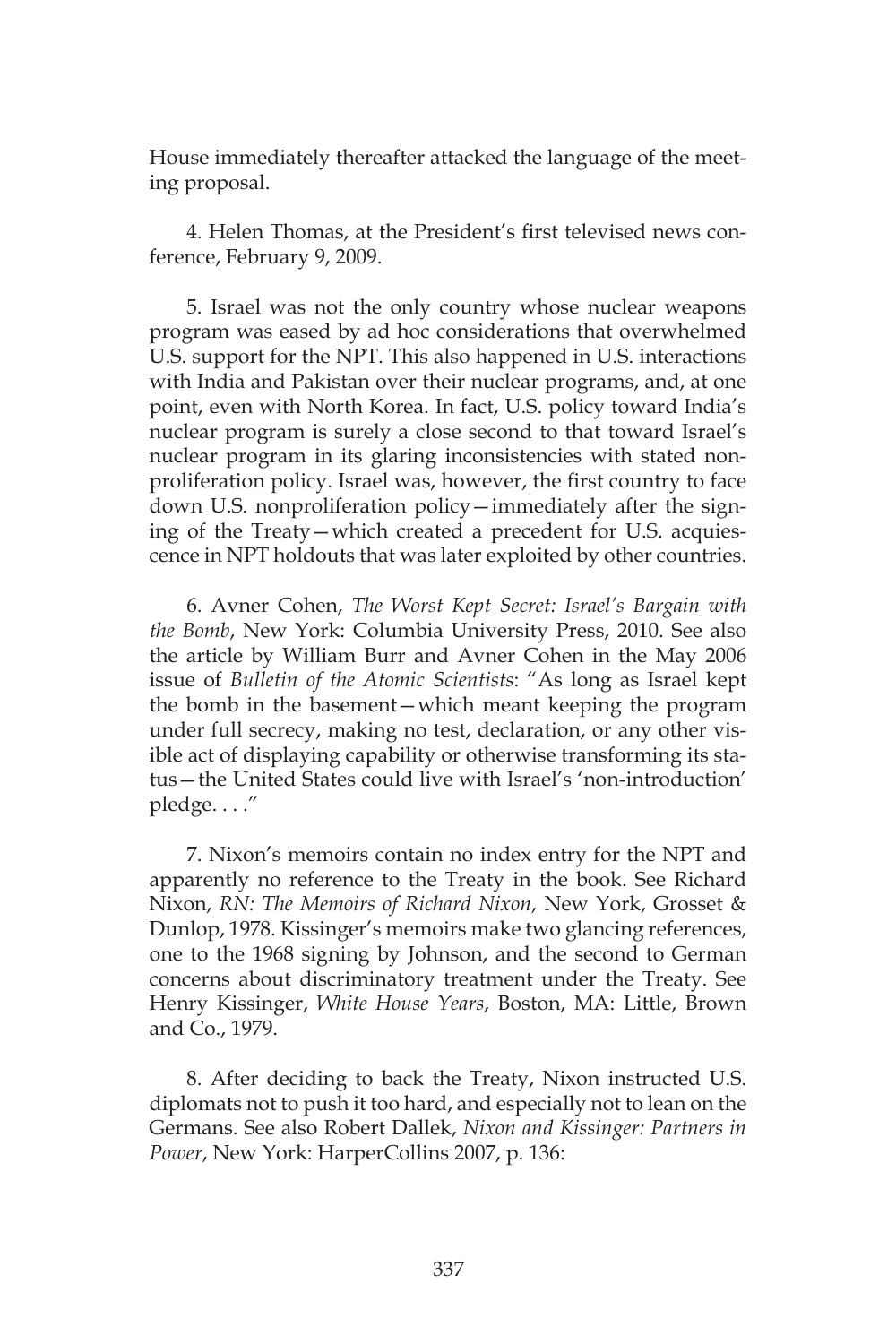In [early] 1969, Nixon . . . urged the Senate to approve a nuclear nonproliferation treaty (NPT) signed by Johnson. Nixon's commitment to an NPT carried no political or economic costs. His internal directive supporting ratification emphasized that adherence to the treaty neither created new commitments abroad nor broadened existing ones. Nor would the treaty cause any international difficulties for the United States, since Nixon had no intention to pressure other countries to follow America's lead.

9. An indication of this comes through in a 1966 cable from Secretary of State Dean Rusk to the U.S. Ambassador in Israel. Rusk described his conversation with the Israeli Ambassador, who repeated what was by then the formulaic "[Israel] would not be first to introduce nuclear weapons in the Near East." Rusk told him, "Nothing would be more disastrous" for Israel than to get nuclear weapons, and he urged the Israelis to accept international inspection. Rusk noted, "If Israel is holding open the nuclear option, it should forget U.S. support. We would not be with you. . . ." Telegram from the Department of State to the Embassy in Israel, Washington, DC, July 28, 1966.

10. A formulation usually attributed to Shimon Peres, who improvised it in response to an unexpected question from President John Kennedy.

11. Memorandum of Conversation, "Negotiations with Israel—F-4 and Advanced Weapons, November 12, 1968," approved by Paul Warnke.

12. In his memoirs, Rabin comments on getting involved in U.S. campaign politics:

Sensitive souls may find the notion of setting a Democratic president against his Republican successor distasteful. If so, they will only be demonstrating their ignorance of the ways and means of American politics. It is not enough to say that in pursuing his country's welfare an ambassador to Washington is entitled to take advantage of the ongoing rivalry between the two parties. The fact is that for his efforts to bear fruit, he is obliged to do so; and any ambassador who is either unwilling or unable to maneuver through America's political landscape to advance his country's interests would do well to return home.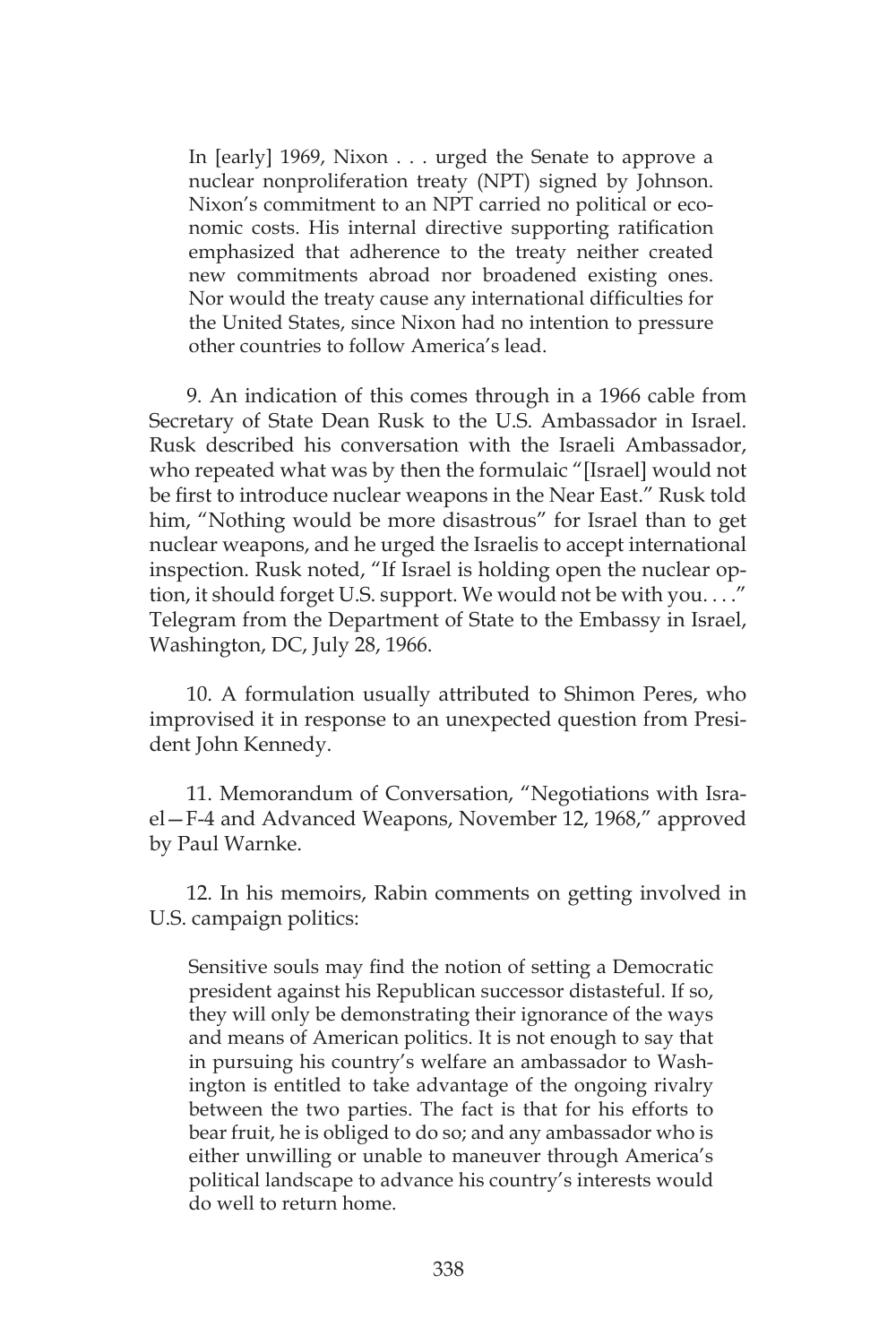Yitzhak Rabin, *The Rabin Memoirs*, Berkeley, CA: University of California Press, 1979, p. 142.

13. It is hard to know what Johnson really thought about Israel getting the bomb. He seemed to genuinely care about the NPT and getting Israel to sign it. But there seems to have been another side, too, as indicated by a story told by Arnold Kramish. In 1967, Kramish had somehow gotten an invitation to visit Dimona. Before leaving, he called U.S. Ambassador Walworth Barbour in Tel-Aviv. "Oh, no," Barbour shouted. "If you learn anything about Dimona, I'd have to tell the President, and then he would have to do something, and he doesn't want to." T. C. Reed and Danny Stillman, *The Nuclear Express: a Political Examination of the Bomb and its Proliferation*, Minneapolis, MN: Zenith Press, 2009, p. 119.

14. Letter, Paul Warnke to Yitzhak Rabin, November 27, 1968. This arguably still conformed to Johnson's instructions, in the sense that the Israelis were not asked to agree beforehand with the U.S. interpretation.

15. The arrangement was first worked out during the Kennedy administration, but it soon deteriorated. In an account provided by former Ambassador Barbour:

. . . We had considerable difficulty making arrangements for periodic visits which was a window-dressing exercise. The Israelis tried to be as forthcoming, or to appear as forthcoming as possible, at the same time without revealing anything to us. This wining them and dining them and taking them down there with, under great secrecy, sometimes even meeting them at the airport when they arrived, and taking them off the plane, and over around the back, and then clearing them through customs with Russian names and so forth [Laughs], it was all a very unrealistic exercise which went on for many, many years and then finally just petered out when even the United States realized it wasn't getting anywhere. And it became ridiculous.

See May 22, 1981, interview, Kennedy Library Oral History Project. One is left with the impression that the State Department, which coordinated the "visits" (specifically, not inspections), was not especially keen on having the experts learn anything. They apparently did not receive intelligence briefings.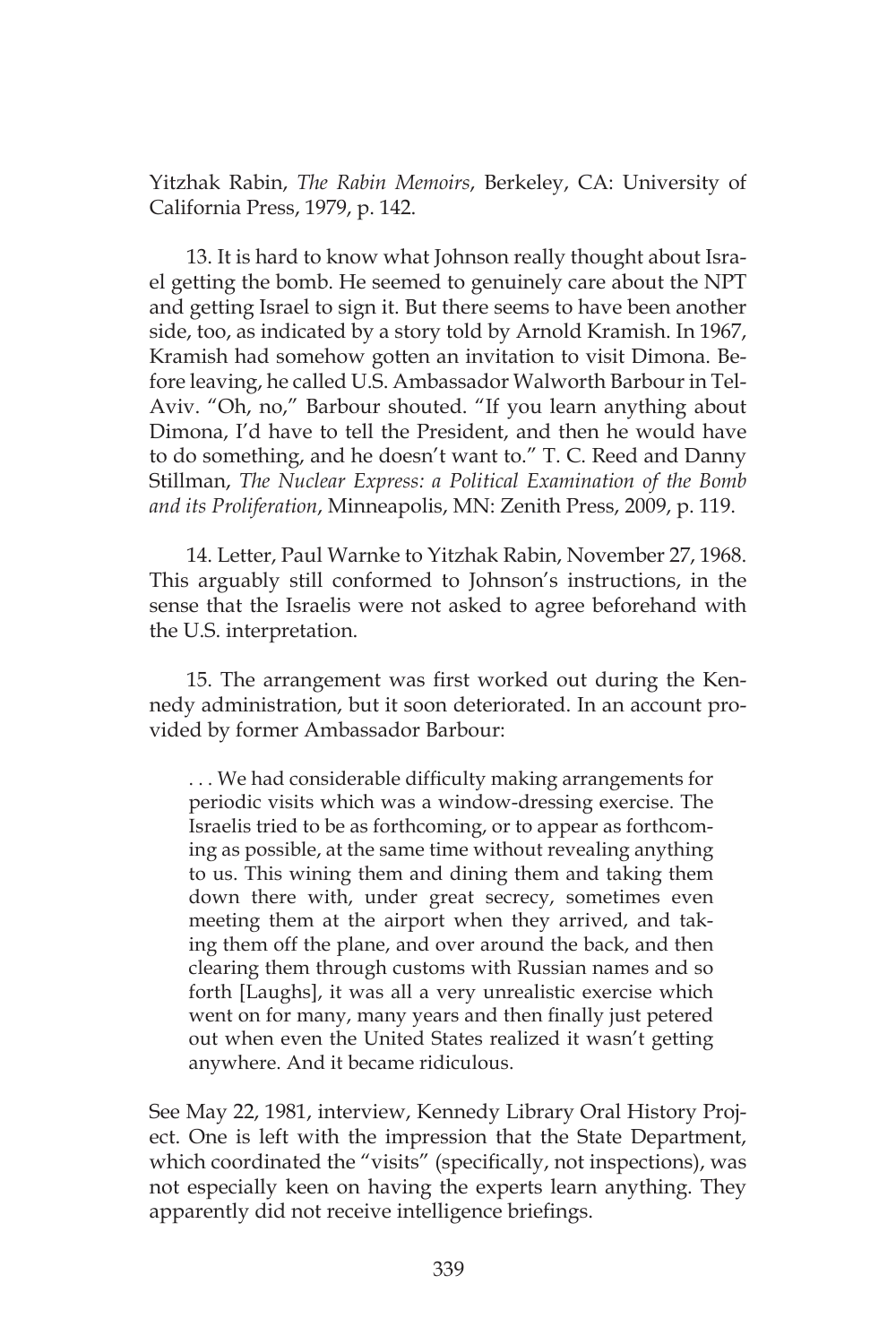16. This refers to the suspicion that Israel stole highly enriched uranium from the Nuclear Materials and Equipment Corporation (NUMEC) fuel plant in Apollo, PA, whose owners had close Israeli ties. A 1965 inventory found that a loss of about 100 kilograms (kg) could not be explained after accounting for all possible industrial loss pathways. By the time of Kissinger's memorandum, a further 150-kg remained missing. By then, the CIA had concluded that the material ended up in Israel's bomb program. In the early part of the Nixon administration, all the top national security officials, including Kissinger and the President himself, were involved in one way or another in the NUMEC case. See Victor Gilinsky and Roger Mattson, "Revisiting the NUMEC Affair," *Bulletin of the Atomic Scientists*, March/April 2010, p. 61.

17. National Security Study Memorandum No. 40, "Israeli Nuclear Weapons Program—Issues and Courses of Action," Rodger P. Davies State/NEA to Dr. Kissinger, undated but evidently mid-1969, formerly Top Secret ("sanitized").

18. Dallek, *Nixon and Kissinger*, p. 176: "The White House considered tying arms shipments to Israeli promises not to go nuclear, but concerns about domestic political opposition deterred it from making the connection." Kissinger barely mentioned the concern about opposition from domestic Jewish groups, even though that was obviously a major factor. This omission is not surprising, since Nixon had earlier instructed his national security staff not to mention domestic political considerations, so as to maintain an illusory separation. See Richard Reeves, *President Nixon Alone in the White House*, New York: Simon & Shuster, 2001, p. 42, which describes a February 22, 1969, Nixon memo to Rogers and Kissinger regarding Middle East papers from State and the National Security Council: "In the future, I want no references to domestic political considerations to be included in any papers. . . ." It is a reminder to be cautious in relying on the written record. One is dealing with people who operate on several levels and who use their writings for multiple purposes.

19. Henry Kissinger, Memorandum for the President, "Israeli Nuclear Program." The copy in the Nixon Library is undated, but it refers to a Tab A dated July 19, 1969. Emphasis added.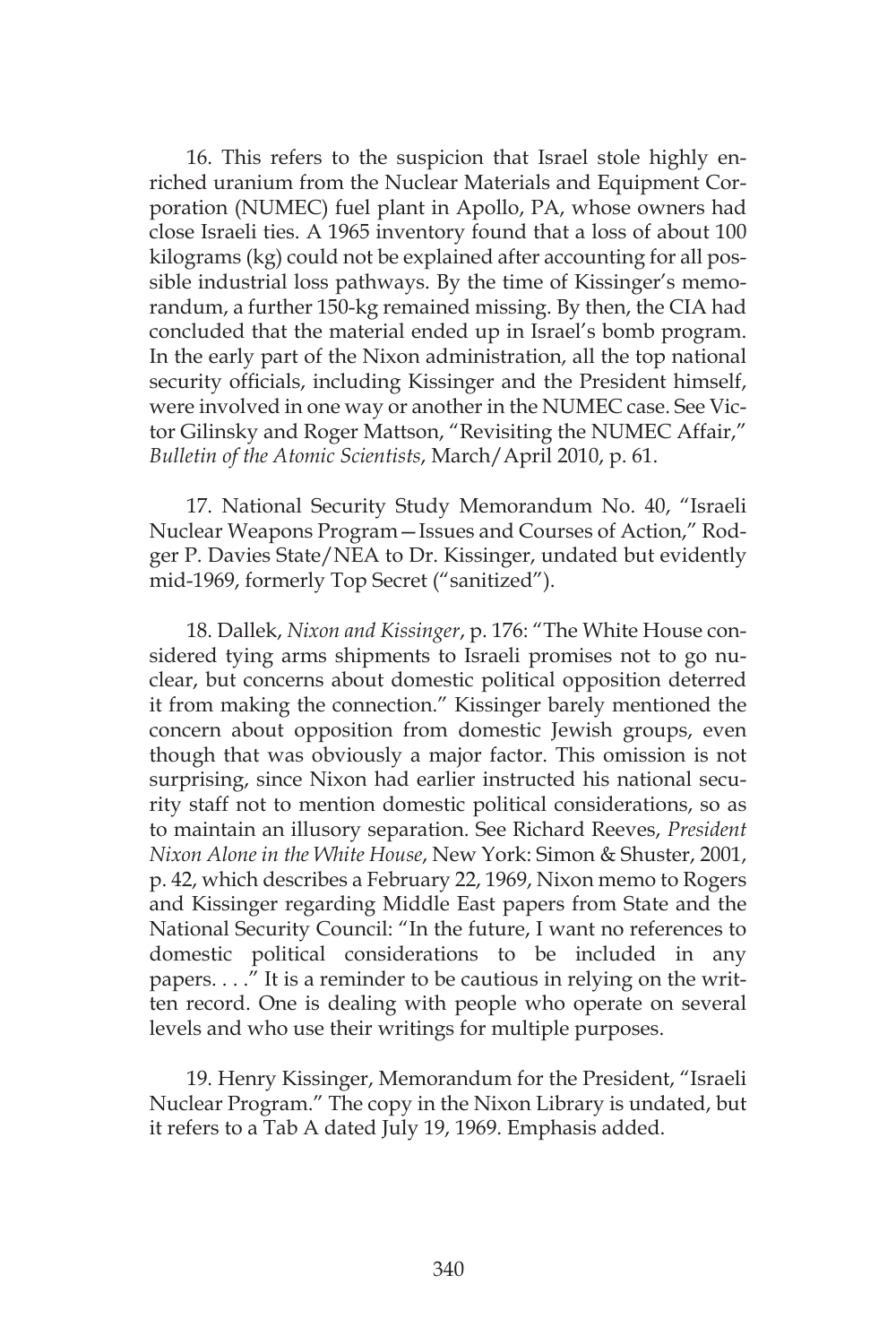(1) Israel's secret possession of nuclear weapons would increase the potential danger in the Middle East, and **we do not desire complicity** in it. (2) In this case, **public knowledge is almost as dangerous as possession itself**. This is what might spark a Soviet nuclear guarantee for the Arabs, tighten the Soviet hold on the Arabs, and increase the danger of our involvement. **Indeed, the Soviets might have an incentive not to know**.

20. Kissinger did not attend Nixon's private meeting with Meir and, hard as it is to believe, he seems not to have immediately taken in the change in policy. In an October 8, 1969, memorandum to the President, he reports on, among other things, Rabin's answer regarding the prospects for Israeli NPT adherence that the next Israeli government will decide after the upcoming elections. Kissinger commented: "This formulation strikes me as unacceptably weak. It seems to me that signature of the NPT with its loopholes and escape clause would not jeopardize Israel's potential nuclear capability or diminish Arab recognition of its conventional military superiority." He recommended that Nixon press Meir to make a "vigorous personal effort" to gain Cabinet support for an Israeli signature and ratification. This was 2 weeks after the Nixon-Meir private meeting. Perhaps the meeting left the NPT issue up in the air, with Nixon leaving it to Meir to decide.

21. The last "visit" took place in July 1969. The Israelis rushed the U.S. team, as usual. Meir refused a later U.S. request from U.S. Ambassador Barbour for an extra day-long visit. As much as the Israelis controlled the visits, they involved a lot of preparation, and there was always the chance of a slip-up that revealed too much. In reality, the Israelis did not have much to worry about the Americans apparently never sent anyone who knew Hebrew, and they were used to getting the runaround.

22. Kissinger seems to allude to this in his memoirs: "It would be too much to claim that Mrs. Meir agreed; more accurate to say she acquiesced in a formulation whose meaning **only the future would reveal**." Kissinger, *White House Years*, p. 371, emphasis added. Nixon does not mention the September 1969 meeting in his memoirs. Meir was obviously the cleverest of the lot. Of course, it is possible that she may have been reluctant to agree not to test warheads.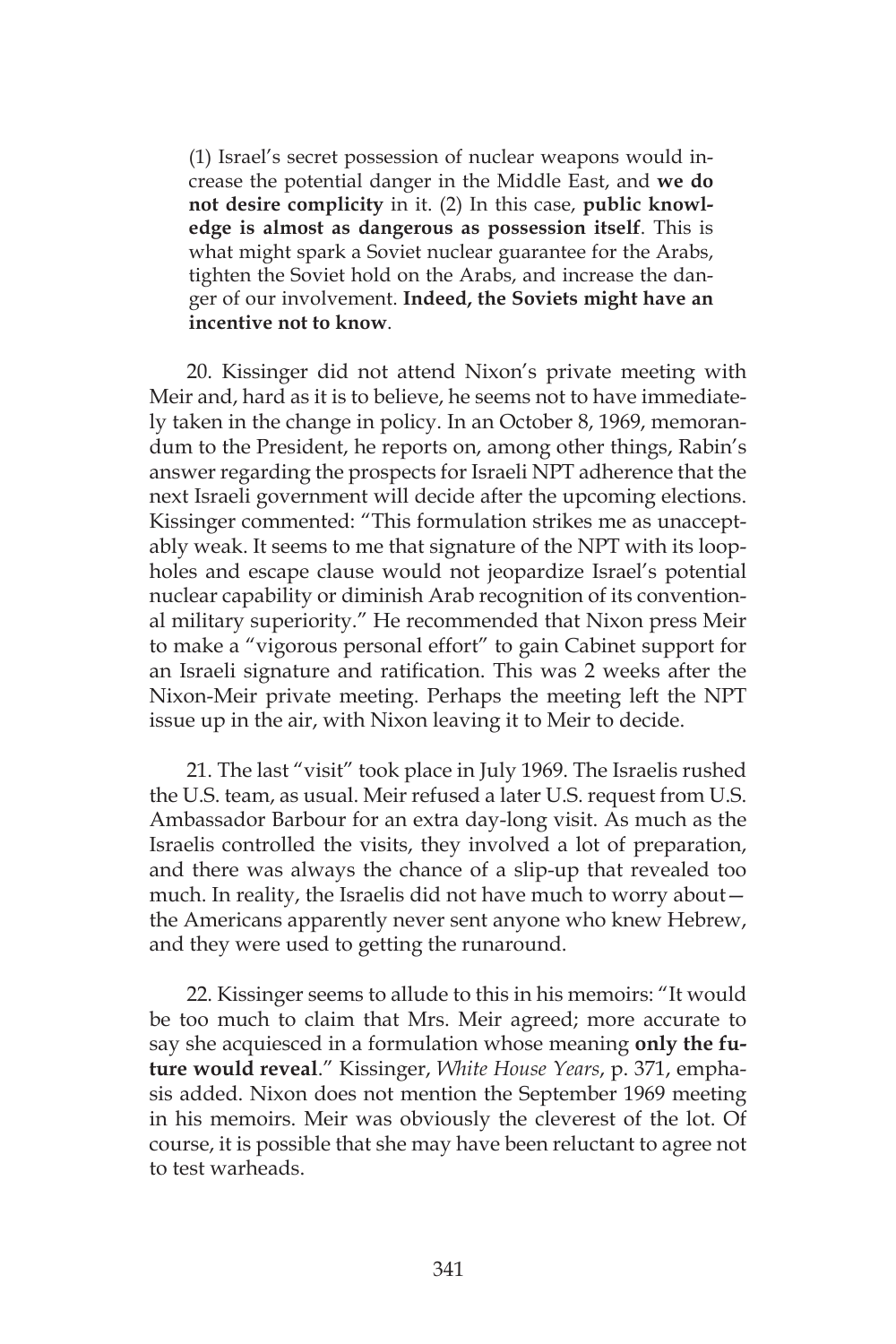23. Statement by Richard Nixon, *The New York Times*, September 9, 1968.

24. Rabin, *The Rabin Memoirs*, pp. 131, 133.

25. Memorandum for Henry Kissinger from the President, March 17, 1970. In his memoirs, Nixon quotes at length from this memorandum, so it seems to reflect his considered views.

26. Nixon quotes at length from it in his memoirs and describes the background as follows:

At the beginning of March I decided to postpone our delivery of Phantom jets to Israel. I had heard that the Soviets had come under renewed pressures from their Arab clients to surpass the new American deliveries to Israel, and I hoped that since Israel was already in a strong military position, I could slow down the arms race without tipping the fragile military balance in the region. I also believed that American influence in the Middle East increasingly depended on our renewing diplomatic relationships with Egypt and Syria, and this decision would help promote that goal. . . . One of the main problems I faced in this regard was the unyielding and shortsighted pro-Israeli attitude in large and influential segments of the American Jewish community, Congress, the media, and in intellectual and cultural circles. . . . There was a wave of criticism in the media and in Congress when my decision to postpone the Phantom deliveries was announced. . . . I was annoyed that a number of the senators who were urging that we send more military aid to save Israel were opposing our efforts to save South Vietnam from Communist domination. I dictated a memorandum to Kissinger describing my feelings. . . .

27. Ultimately, of course, the Israelis got the planes. Another angle on the plane delivery decision is presented in a recent biography of John Mitchell, Nixon's Attorney General:

Max Fisher, the late Jewish industrialist, philanthropist, and pro-Israel lobbyist, remembered pleading with Kissinger in 1970 to speed up American delivery of a few dozen *Phantom*  fighter jets for which Israel had paid, but, owing to pressure